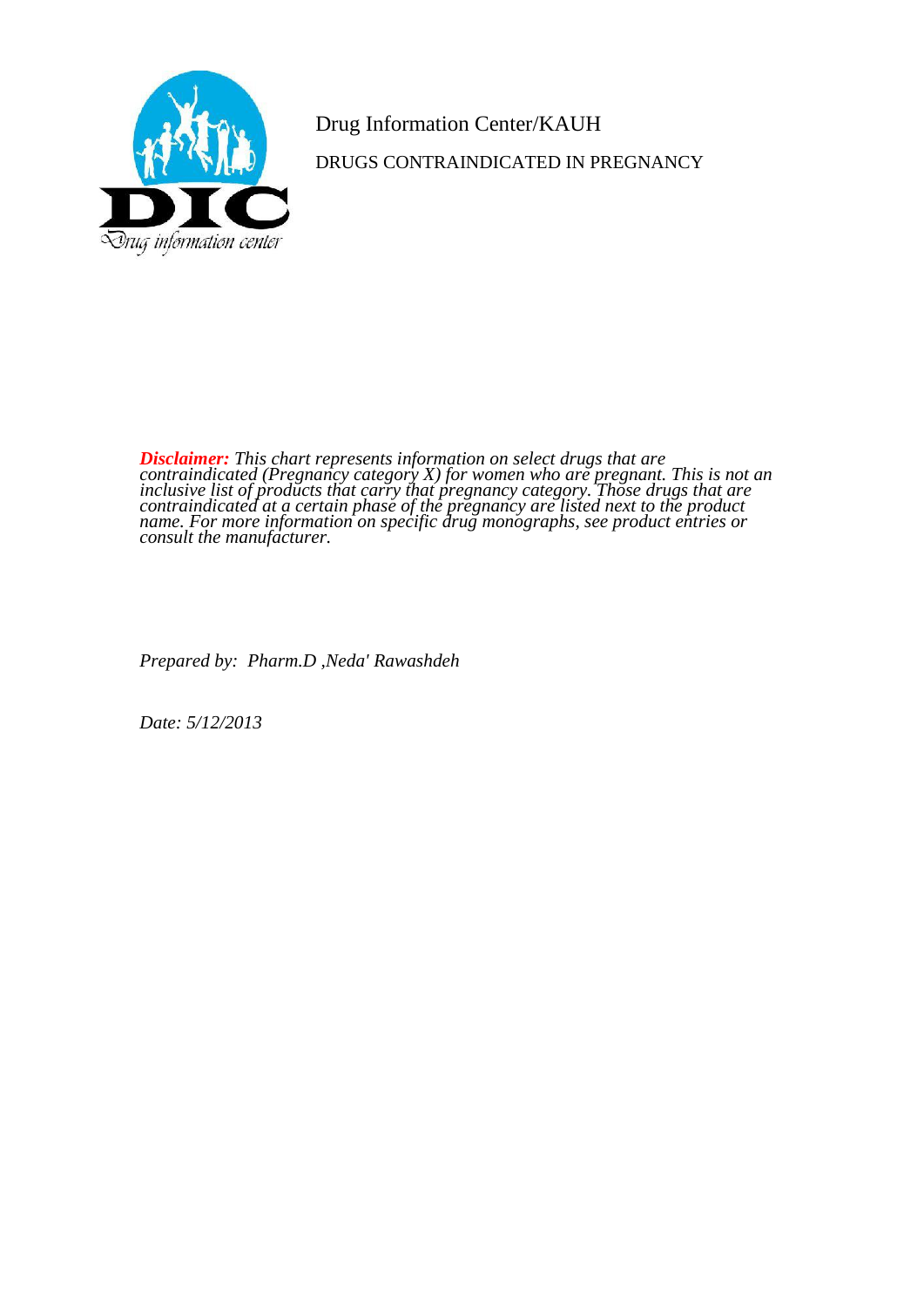| <b>ALLERGIC</b><br><b>DISORDERS</b>        | <b>ENDOCRINE SYSTEM</b>                                                      | <b>NEOPLASMS</b>                              |
|--------------------------------------------|------------------------------------------------------------------------------|-----------------------------------------------|
| (hydroxyzine) Early<br>pregnancy           | (testosterone)                                                               | (tositumomab)                                 |
| <b>CARDIOVASCULAR</b><br><b>SYSTEM</b>     | (methyltestosterone)                                                         | (bicalutamide)                                |
| (niacin /lovastatin)                       | (tesamorelin)                                                                | (estradiol valerate)                          |
| (dipyridamole/aspirin)<br>3rd<br>trimester | (sitagliptin/simvastatin)                                                    | (fluorouracil)                                |
| (lovastatin)                               | (leuprolide acetate)                                                         | (leuprolide acetate)                          |
| (aspirin) 3rd trimester                    | (oxandrolone)                                                                | (raloxifene HCl)                              |
| (amlodipine/atorvastatin)                  | (histrelin acetate)                                                          | (degarelix)                                   |
| (warfarin sodium)                          | (nafarelin)                                                                  | (esterified estrogens)                        |
| (rosuvastatin)                             | <b>GASTROINTESTINAL</b><br><b>TRACT</b>                                      | (lenalidomide)                                |
| (sitagliptin/simvastatin)                  | (phenobarbital/ergotamine<br>tartrate)                                       | (bexarotene)                                  |
| (fluvastatin)                              | (misoprostol)                                                                | (thalidomide)                                 |
| (ambrisentan)                              | <b>INFECTIONS &amp;</b><br><b>INFESTATIONS</b>                               | (triptorelan pamoate)                         |
| (pitavastatin)                             | (sulfamethoxazole/<br>trimethoprim) 3rd trimester                            | (methotrexate)                                |
| (dronedarone)                              | (ribavirin)                                                                  | (histrelin acetate)                           |
| (pravastatin)                              | (Metronidazole) 1st trimester<br>for trichomoniasis.                         | (abiraterone acetate)                         |
| (niacin ext-<br>rel/simvastatin)           | (nitrofurantoin) Pregnancy at<br>term                                        | <b>NUTRITION</b>                              |
| (bosentan)                                 | (sulfisoxazole) 3rd trimester                                                | (benzphetamine)                               |
| (ezetimibe/simvastatin)                    | (griseofulvin)                                                               | (genistein/citrated zinc/<br>cholecalciferol) |
| (simvastatin)                              | (nitrofurantoin as<br>macrocrystals and<br>monohydrate)<br>Pregnancy at term | (megestrol acetate)                           |
| <b>CENTRAL NERVOUS</b><br><b>SYSTEM</b>    | (ribavirin/interferon alfa-2b)                                               | (orlistat)                                    |
| (drospirenone/ethinyl                      | <b>Sulfadiazine Pregnancy at</b>                                             | PAIN MANAGEMENT                               |
| estradiol)                                 | term                                                                         |                                               |
| (quazepam)                                 | (tinidazole) 1st trimester                                                   | (ibuprofen) 3rd trimester                     |
| (triazolam)                                | (oxytetracycline HCl/<br>sulfamethizole/phenazopyridi<br>ne) Late pregnancy  | (naproxen sodium) 3rd<br>trimester            |
| (hydroxyzine) Early<br>pregnancy           | <b>METABOLIC DISORDERS</b>                                                   | (aspirin) 3rd trimester                       |
| (drospirenone/ethinyl<br>estradiol)        | (miglustat)                                                                  | (aspirin/caffeine/<br>salicylamide) 3rd       |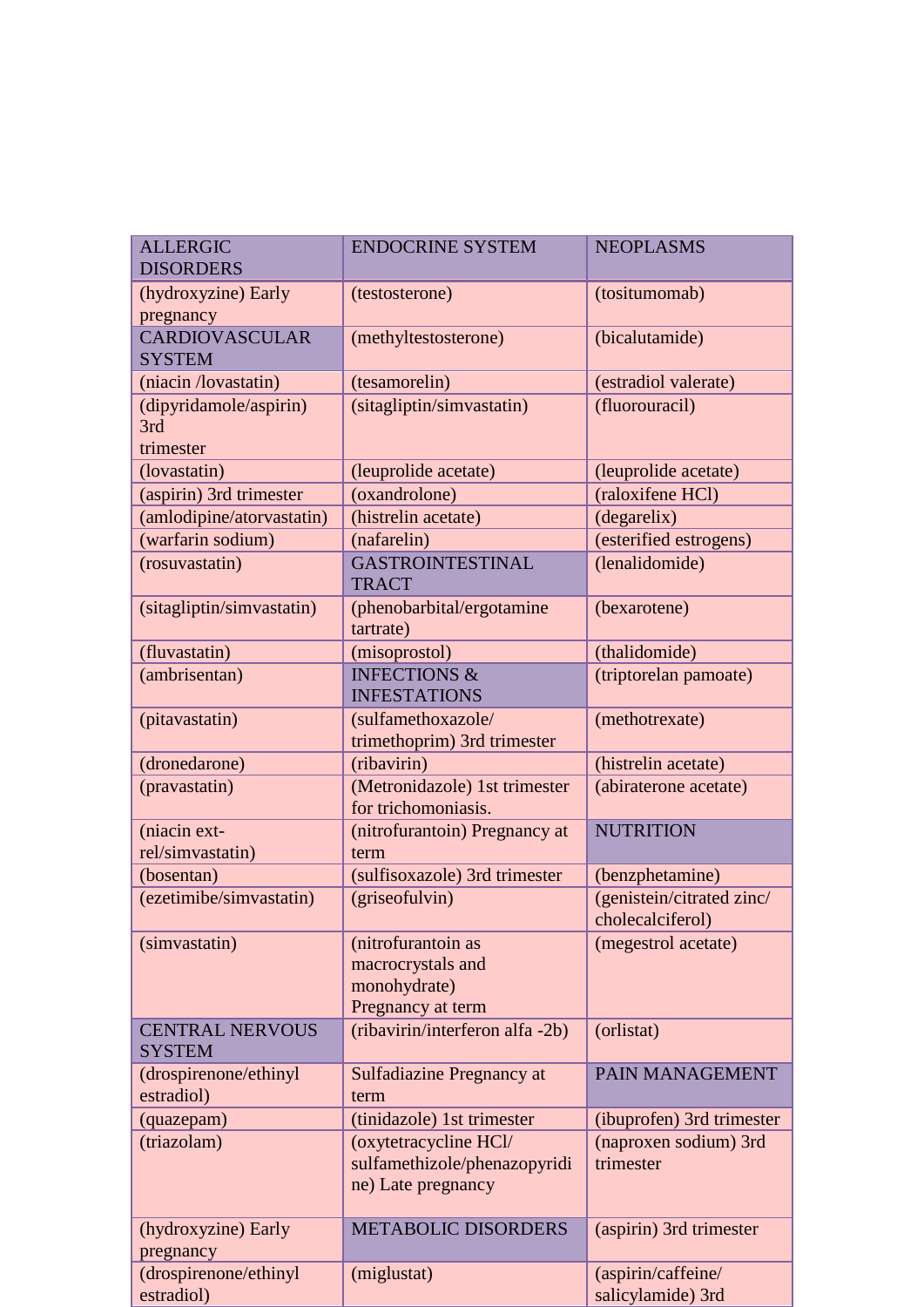|                            |                                    | trimester                       |
|----------------------------|------------------------------------|---------------------------------|
| <b>DERMATOLOGICAL</b>      | MUSCULOSKELETAL                    | (ergotamine tartrate/           |
| <b>DISORDERS</b>           | <b>DISORDERS</b>                   | caffeine)                       |
| (isotretinoin)             | (ibuprofen) 3rd trimester          | (diclofenac potassium)          |
|                            |                                    | Late                            |
|                            |                                    | pregnancy                       |
| (tazarotene)               | (naproxen sodium) 3rd<br>trimester | (celecoxib) 3rd trimester       |
| (drospirenone/ethinyl      | (flurbiprofen) Late pregnancy      | Choline magnesium               |
| estradiol)                 |                                    | trisalicylate                   |
|                            |                                    | Pregnancy at term               |
| (fluorouracil)             | (leflunomide)                      | (dihydroergotamine              |
|                            |                                    | mesylate)                       |
| (norethindrone acetate/    | (diclofenac sodium/                | <b>Diflunisal 3rd trimester</b> |
| ethinyl estradiol)         | misoprostol)                       |                                 |
| (norgestimate/             | (aspirin) 3rd trimester            | <b>Etodolac Late pregnancy</b>  |
| ethinyl estradiol)         |                                    |                                 |
| (finasteride)              | (aspirin/caffeine/                 | (acetaminophen/                 |
|                            | salicylamide) 3rd trimester        | aspirin/caffeine) 3rd           |
|                            |                                    | trimester                       |
| (silver sulfadiazine) Late | (diclofenac potassium) Late        | (butalbital/aspirin/caffei      |
| pregnancy                  | pregnancy                          | ne)                             |
|                            |                                    | 3rd trimester                   |
| (mequinol/tretinoin)       | (celecoxib) 3rd trimester          | (butalbital/aspirin/            |
|                            |                                    | caffeine/codeine                |
|                            |                                    | phosphate) 3rd                  |
|                            |                                    | trimester                       |
| (acitretin)                | Choline magnesium                  | (hydrocodone bitartrate/        |
|                            | trisalicylate                      | ibuprofen) 3rd trimester        |
|                            | Pregnancy at term                  |                                 |
| <b>OB/GYN</b>              | (dantrolene)                       | <b>Ketorolac Late</b>           |
|                            |                                    | pregnancy                       |
| <b>ALL ORAL</b>            | (oxaprozin) 3rd trimester          | (dihydroergotamine              |
| <b>CONTRACEPTIVES</b>      |                                    | mesylate)                       |
| <b>ALL HORMONE</b>         | Diclofenac sodium Late             | (fenoprofen calcium) 3rd        |
| <b>REPLACEMENT</b>         | pregnancy                          | trimester                       |
| <b>THERAPY</b>             |                                    |                                 |
| (norethindrone acetate)    | Diflunisal 3rd trimester           | (oxycodone HCl/aspirin)         |
|                            |                                    | 3rd                             |
|                            |                                    | trimester                       |
| (povidone-iodine)          | (ibuprofen/famotidine) Late        | (mefenamic acid) Late           |
|                            | pregnancy $(\geq 30$ wks)          | pregnancy                       |
| (urofollitropin)           | <b>Etodolac Late pregnancy</b>     | (dihydrocodeine                 |
|                            |                                    | bitartrate/aspirin/caffeine     |
|                            |                                    | $3^{rd}$ trimester              |
| (celecoxib) 3rd trimester  | (raloxifene HCl)                   | <b>UROGENITAL</b>               |
|                            |                                    | <b>SYSTEM</b>                   |
| (cetrorelix)               | (piroxicam) Late pregnancy         | (dutasteride HCl)               |
|                            |                                    | <b>AVOID</b>                    |